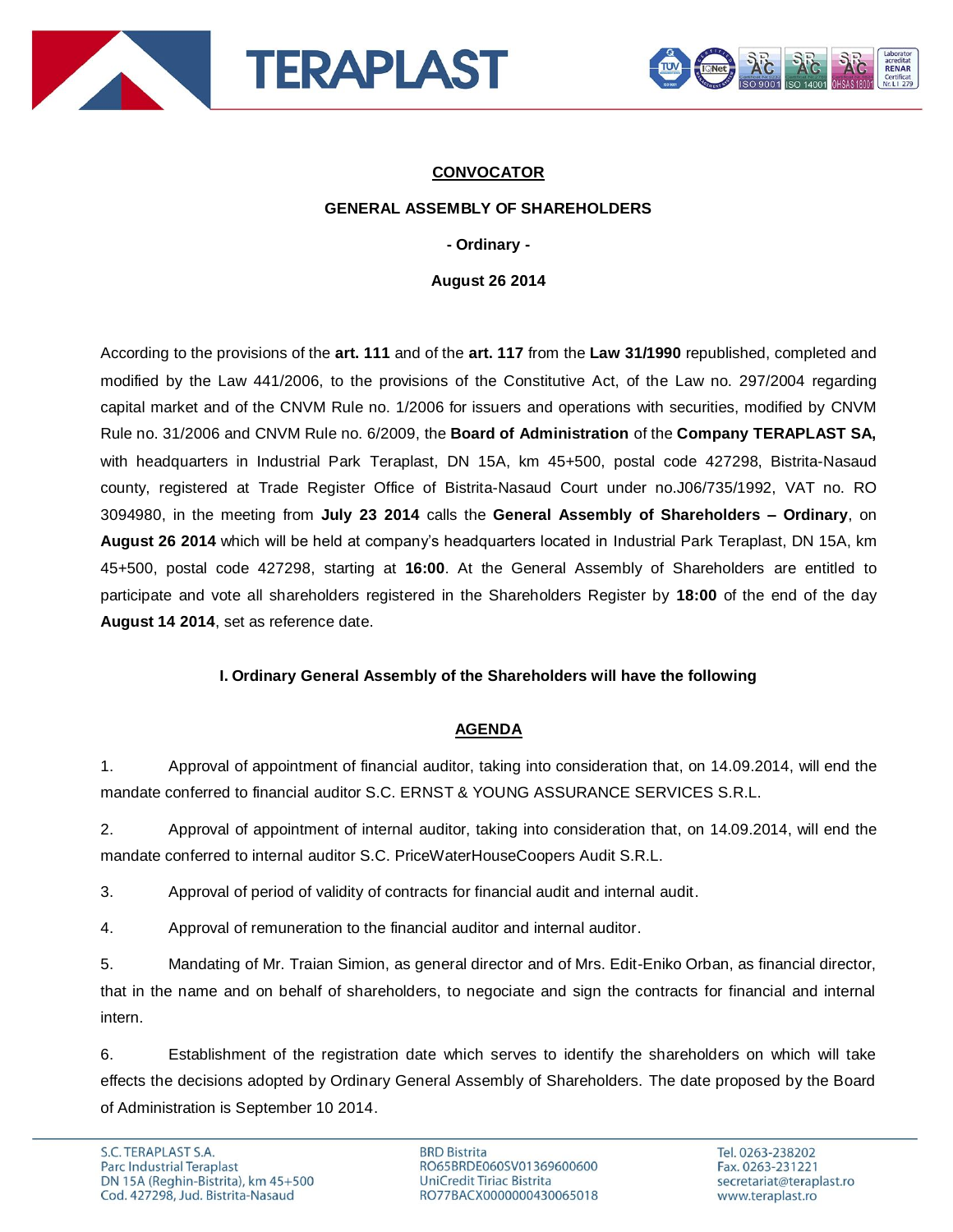7. Mandating of president of Board of Administration, to sign, in the name and on behalf of all shareholders presented to the meeting, the Decision of O.G.A.S.

8. Mandating of the legal advisor of the Company, Mrs. Kinga Vaida, which identifies with C.I. seria X.B. nr. 370326, released by Politia Bistrita on 26.06.2012, to complete all the formalities in order to register the Decision of O.G.A.S. at the Trade Register Office of Bistrita-Nasaud Court and to publish it in the Official Gazette of Romania, Part IV.

(1) One or more shareholders representing, individually or together, at least 5% of the share capital, have the right (i) to add points on the agenda of General Assembly of Shareholders, provided that each point to be accompanied by a justification or a draft resolution proposed for adoption by General Assembly of Shareholders; (ii) to present draft resolutions for the points included or proposed to be included on the agenda of General Assembly.

(2) The rights stipulated in paragraph (1) can be exercised only in written form, and the documents will be filled in sealed envelope at the company's headquarters located in Industrial Park Teraplast, DN 15A, km 45+500, postal code 427298, Bistrita-Nasaud county or transmitted by currier or by electronic means having attached the electronic extended signature, at the e-mail address, [office@teraplast.ro.](mailto:office@teraplast.ro)

(3) The shareholders can exercise the rights provided at paragraph (1) lit. (i) and (ii) in maximum 15 calendar days from the date of publishing the present convocation, respectivelly until **09 august 2014.** Each shareholder has the right to ask questions regarding the points on the agenda of General Assembly of Shareholders, and the company will answer to the questions of the of the shareholders during the Meeting. The questions will be filled in sealed envelope at the headquarters from Industrial Park Teraplast, DN 15A, km 45+500, postal code 427298, Bistrita-Nasaud county or transmitted by currier or by electronic means having attached the electronic extended signature, at the e-mail address, [office@teraplast.ro,](mailto:office@teraplast.ro) until and including **August 25 2014**.

The shareholders can participate personally or may be represented for the meeting of General Assembly of Shareholders, either by their legal representatives, either by other representatives to which a special power of attorney has been given, in conditions of article 243 from Law no. 297/2004 regarding capital market. The access of the shareholders is allowed by their the proof of identity, in case of individual shareholders done by their identity card or in case of corporate shareholder and represented individuals by a special power of attorney given to the individual that represents them.

According to the art.  $11<sup>1</sup>$  from CNVM Rule no. 6/2009 regarding the exercise of certain rights of the shareholders at general meetings of the companies, in case of a corporate shareholder, the quality of legal representative is proven by a certificate of recognition issued by the trade registry, presented in original or a certified copy, or with any other document, in original or certified copy, issued by a competent authority from the state where the shareholder is legally registered, which state the quality of legal representative. The documents that state the quality of legal representative of the corporate shareholder shall be issued with maximum 3 months before the publishing of the convocation of the general assembly of shareholders. The documents that state the quality of